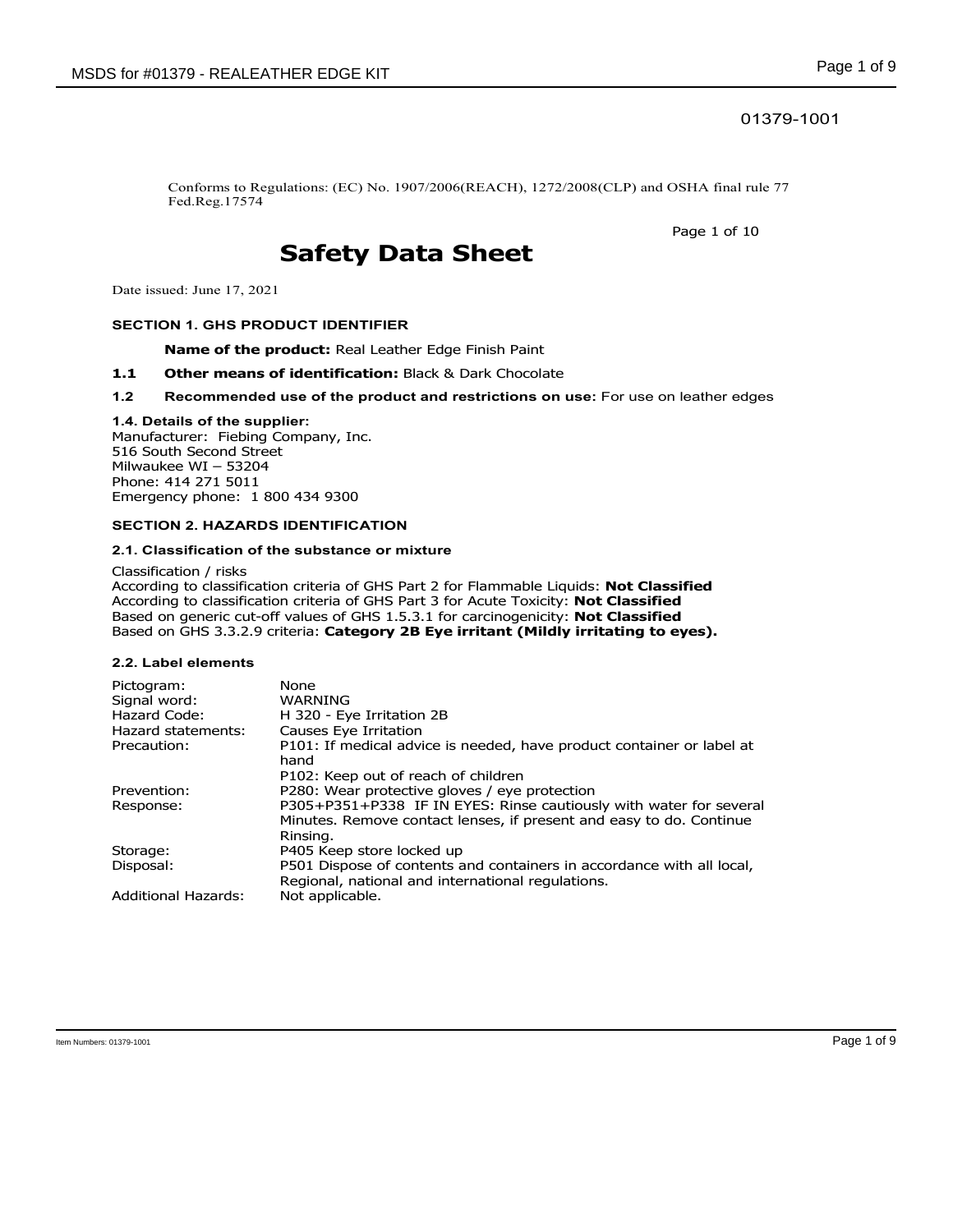#### **SECTION 3. COMPOSITION / INFORMATION ON INGREDIENTS**

#### **3.1. Mixtures Classification:**

| Ingredient                                 | CAS#          | EINECS#   | <b>REACH</b><br>Registration<br>Number | Class                        | $Wt\%$      | OSHA-<br>PEL/ACGIH-<br>TLV / Others |
|--------------------------------------------|---------------|-----------|----------------------------------------|------------------------------|-------------|-------------------------------------|
| Propylene<br>glycol                        | $57 - 55 - 6$ | 200-338-0 | Not available                          | Not classified               | $1.0 - 2.0$ | <b>TWA 10</b><br>$mg/m3$ AIHA       |
| Dipropylene<br>glycol mono<br>methyl ether | 34590-94-8    | 252-104-2 | Not available                          | Eye irritant<br>(mild) H 320 | $0.7 - 1.2$ | TWA 600 STEL<br>900 mg/m3           |
| CI Pigment<br>brown 7:X                    | 12713-03-0    | 215-168-1 | Not available                          | Eye irritant<br>(mild) H320  | $1.0 - 2.0$ | 10 mg/m $3$                         |
| Vinyl acrylic<br>copolymer                 | 65045-76-3    | None      | Not available                          | Eye irritant<br>(mild) H320  | $20 - 22$   | None<br>established                 |
| CI pigment<br>yellow 74                    | 6358-31-2     | 211-199-0 | Not available                          | Eye irritant<br>(mild) H320  | $3.0 - 6.0$ | None<br>established                 |
| Mica                                       | 12001-26-2    | None      | Not available                          | Eye irritant<br>(mild) H320  | $5 - 10$    | OSHA 20<br>mq/m3<br>(mppcf)         |
| CI Pigment<br>black 7                      | 1333-86-4     | 215-609-9 | Not available                          | Eye irritant<br>H319         | $1.0 - 4.5$ | $3.5 \text{ mg/m}$<br><b>TWA</b>    |
| Deionized<br>water                         | 7732-18-5     |           | Not available                          | <b>Not</b><br>applicable     | $70 - 75$   | None<br>established                 |

#### **SECTION 4. FIRST AID MEASURES**

#### **4.1. Description of first aid measures**

**Eye:** In case of eye contact, immediately flush eyes with plenty of water. Remove contact lenses, if worn. If irritation persists, get medical attention. **Skin:** If irritation occurs, flush skin with plenty of water. Get medical attention if irritation persists. Take off contaminated / soaked clothes and remove it to a safe place. **Ingestion:** If swallowed, do not induce vomiting unless directed to do so by medical personnel. Never give anything by mouth to an unconscious person. Get medical advice/attention if you feel unwell. **Inhalation:** If breathing is difficult, remove the victim to fresh air and keep at rest in a Position comfortable for breathing. Get medical advice/attention if you feel Unwell. **4.2. Most important symptoms and effects, both acute and delayed:** Not determined. **Eye:** Causes eye irritation. Symptoms may include discomfort, redness, blinking and tear production. **Skin:** May cause mild skin irritation. Symptoms may include redness and drying of the Skin.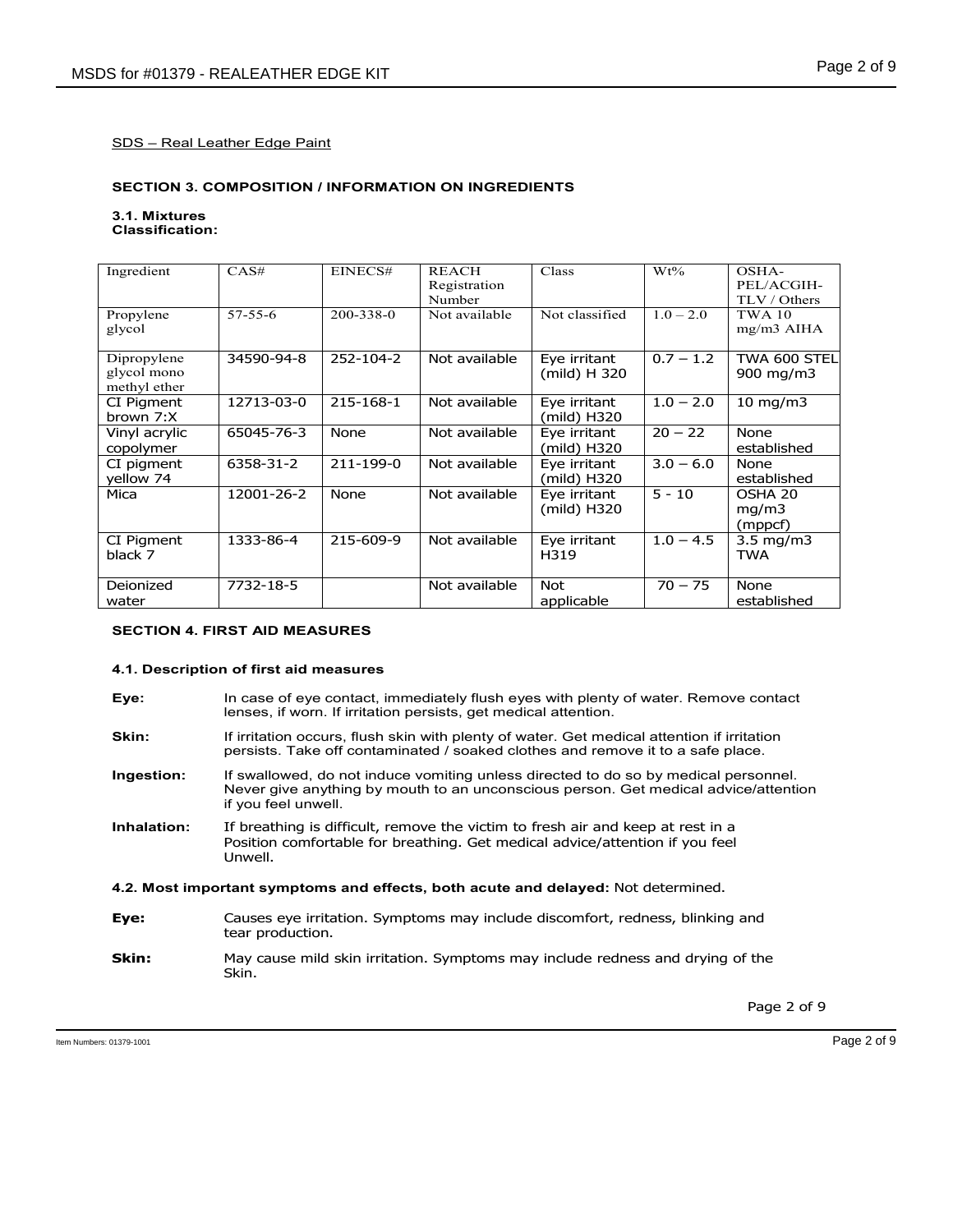**Inhalation:** Repeated exposure may cause respiratory tract irritation.

**Ingestion:** May cause stomach distress, nausea or vomiting.

#### **4.3. Indication of any immediate medical attention and special treatment needed:**

**Note to physicians:** symptomatical treatment. However, symptoms may not appear immediately. If medical advice is needed, have product container or label at hand.

#### **SECTION 5. Firefighting measures**

#### **5.1. Extinguishing media**

**Suitable extinguishing media:** carbon dioxide, dry powder, foam; water spray or water fog. **Unsuitable extinguishing media:** None known.

#### **5.2. Special hazards arising from the substance or mixture Products of Combustion:** May include, and are not limited to oxides of carbon.

#### **5.3. Advice for firefighters:**

Proceed in accordance with procedures applicable for extinguishing chemical fire. Keep containers cool with water spray from a safe distance, and if possible remove them from the endangered area. Keep upwind of the fire. Wear full fire fighting turn-out gear and respiratory protection.

#### **SECTION 6. ACCIDENTAL RELEASE MEASURES**

#### **6.1. Personal precautions, protective equipment and emergency procedures**

Use individual protection measures – see section 8 of the Safety Data Sheet. Limit the access of bystanders to the endangered area until proper cleaning operations are finished. In the case of great leakage isolate the endangered area. Ensure that breakdown and its results are eliminated by a properly trained staff only. Avoid contact with the eyes, skin and clothes. Do not inhale vapors or mist. If release occurred in closed area, ensure adequate ventilation.

#### **6.2. Environmental precautions**

If it is possible and safe, stop or limit product release. Limit spreading of the great leakages by embanking the area. Prevent the product from penetrating drains, waters or soil. Notify respective authorities (occupational safety and hygiene, emergency brigades, environmental brigades and organs of administration).

#### **6.3. Methods and material for containment and cleaning up**

Cover up small spillage with non-flammable, neutral absorbent material (sand, soil, diatomic earth, vermiculite) and collect in an appropriate, closed, labeled waste bin. Clean the contaminated area with water with detergent, and then rinse with water. Dispose off according to the applicable regulations. If necessary, obtain help from specialist companies dealing with waste transport and utilization in order to remove the product/absorbent material contaminated with the product.

**6.4. Reference to other sections:** See also sections 8 and 13 of the Safety Data Sheet.

#### **SECTION 7. HANDLING AND STORAGE**

#### **7.1. Precautions for safe handling**

Page 3 of 9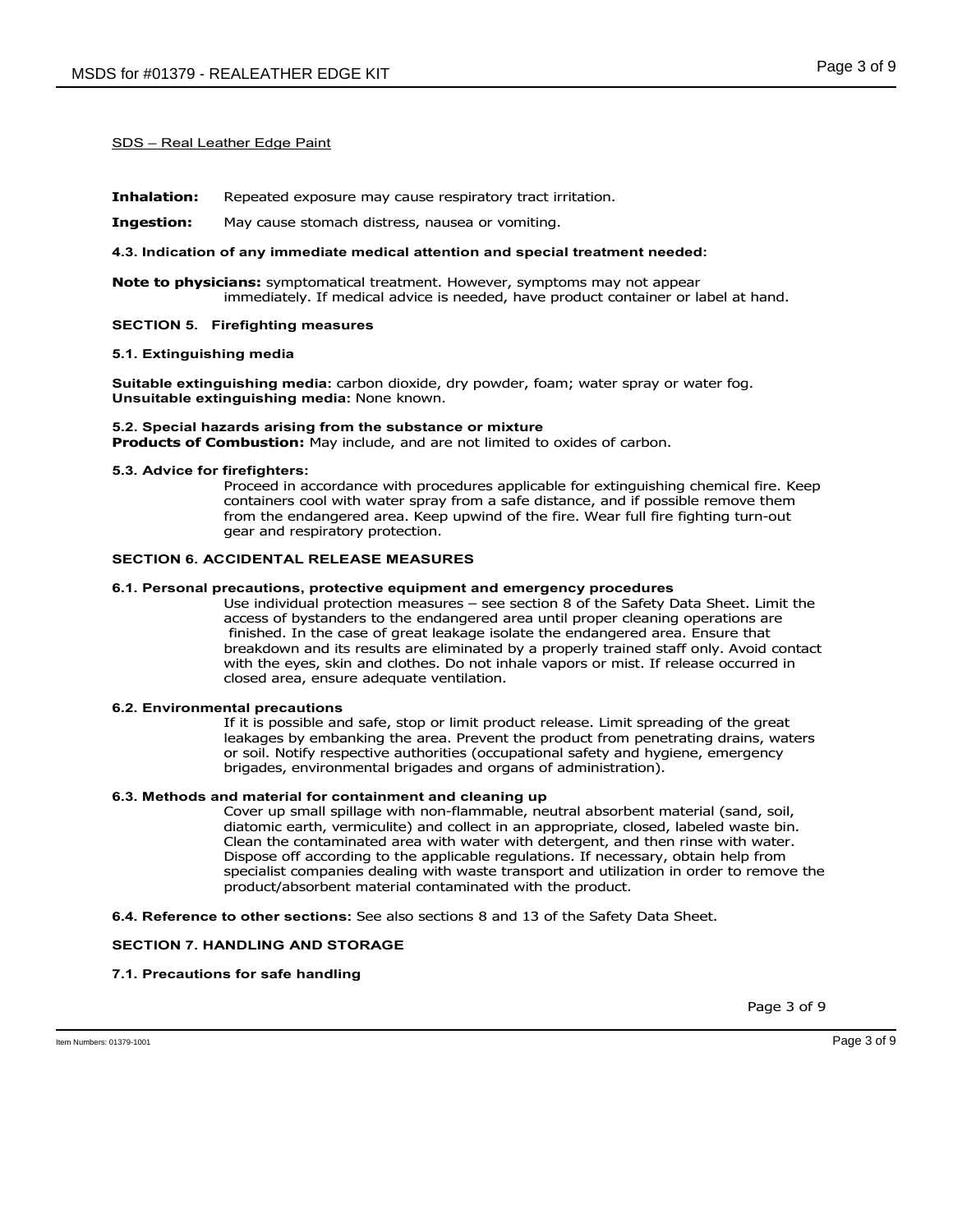- **Handling:** Avoid contact with the eyes, skin and clothes. Avoid breathing vapor and fog. Keep unused containers tightly closed. Use in a ventilated area.
- **General Hygiene:** Essential hygiene rules should be observed. Clean hands with soapy water after Work/break in work. Do not use contaminated clothing. Immediately remove contaminated clothing and wash before reuse. Use individual protection measures in accordance with the information contained in Section 8.

**Fire and explosion prevention:** Do not smoke, eliminate possible ignition sources.

#### **7.2. Conditions for safe storage, including any incompatibilities**

Storage: Store in tightly sealed and properly labeled containers, in a cool, well ventilated place and away from incompatible materials (See Section 10). Keep out of reach of children.

**7.3. Specific end use(s):** None available.

#### **SECTION 8. EXPOSURE CONTROL AND PERSONAL PROTECTION EQUIPMENT**

#### **8.1. Control parameters**

| Ingredient                     | OSHA-PEL/ACGIH-TLV / Others        |
|--------------------------------|------------------------------------|
| Propylene glycol               | TWA 10 mg/m3 AIHA                  |
|                                |                                    |
| Dipropylene glycol mono methyl | TWA 600 STEL                       |
| ether                          | 900 mg/m3                          |
| CI Pigment brown 7:X           | $10 \text{ mg/m}$                  |
| Vinyl acrylic copolymer        | None established                   |
| Pigment black 7                | $3.5 \text{ mg/m}$ $3 \text{ TWA}$ |
|                                |                                    |

#### **8.2. Exposure controls**

#### **Appropriate engineering controls:**

General ventilation and/or local fume hood in order to maintain hazardous agent concentration in air below acceptable limits. Local fume hood is preferred, since it enables emission control at source and prevents spreading throughout the working area.

#### **Personal protective equipment:**

**Eye / face protection:** Tight safety eyeglasses (goggles) in the case of prolonged exposure or the risk of liquid splashing to the eye. It is recommended to equip the workplace with a water shower to flush eyes.

**Skin protection:** Wear impermeable gloves (e.g. perbutane, viton, butyl rubber). It is recommended to change gloves regularly and replace them immediately if any signs of wear or damage (tearing, puncture) or changes in appearance (color, flexibility, shape) occur. Wear protective apron or protective suit made of coated, oil-resistant, antislippery shoes.

**Respiratory protection:** Not required under normal conditions of use. In the case of exceeding the acceptable limits or inadequate ventilation use the approved respirator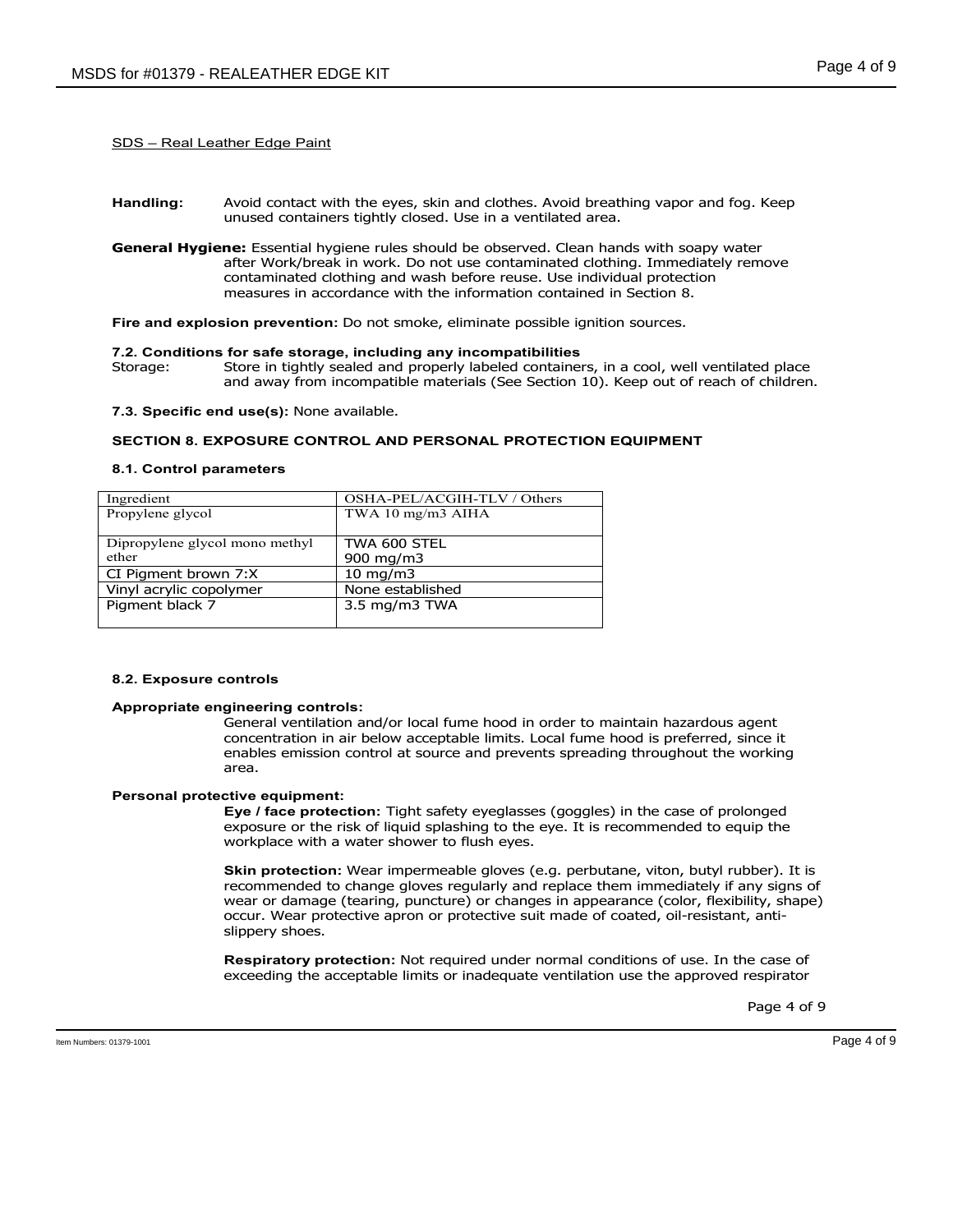equipped with a suitable filter or filter-absorber. For activities in the circumstances, in which the mask does not provide adequate protection, use self-contained breathing apparatus.

#### **Thermal hazards:** Not applicable

**Environmental exposure controls:** Consider using precautionary measures in order to protect the area around storage tanks.

## **SECTION 9. PHYSICAL AND CHEMICAL PROPERTIES**

**9.1. Information on basic physical and chemical properties** 

- a) Appearance : Thick liquid various colored
- b) Odor : Faint characteristic
- c) Odor threshold : No data available
- d) pH: 7 9
- e) Melting point: Not applicable
- Freezing point:  $< 0^\circ$  C
- f) Initial boiling point: 100 Deg.C
- Boiling range: Not available
- g) Flash point : > 95˚C
- h) Evaporation rate : No data available
- i) Flammability: Not Flammable
- j) Upper/lower flammability limit or explosive limits: No data available
- k) Vapor pressure : No data available
- l) Vapor density: No data available
- m) Relative density:
- n) Solubility: Dispersible in water, alcohol
- o) Partition coefficient n-octanol/ water: No data available
- p) Auto-ignition point: Not applicable
- q) Decomposition temperature: No data available
- r) Viscosity: 700 3000 cps (Brookfield LVDE)
- s) Explosive properties: Not applicable
- t) Oxidizing properties: Not available
- u) Specific gravity:  $1.06 1.13$  g/ml
- v) Total VOC: 0.12 Lbs/Gal

## **9.2. Other information**

## **IMPORTANT: THIS PRODUCT WILL BE RUINED IF FROZEN**

#### **SECTION 10. STABILITY AND REACTIVITY**

#### **10.1. Reactivity**

No dangerous reaction known under conditions of normal use

#### **10.2. Chemical stability**

The substance is stable under normal ambient conditions.

## **10.3. Possibility of hazardous reactions**

No dangerous reaction known under conditions of normal use

## **10.4. Conditions to avoid:**

High temperature, incompatible materials.

Page 5 of 9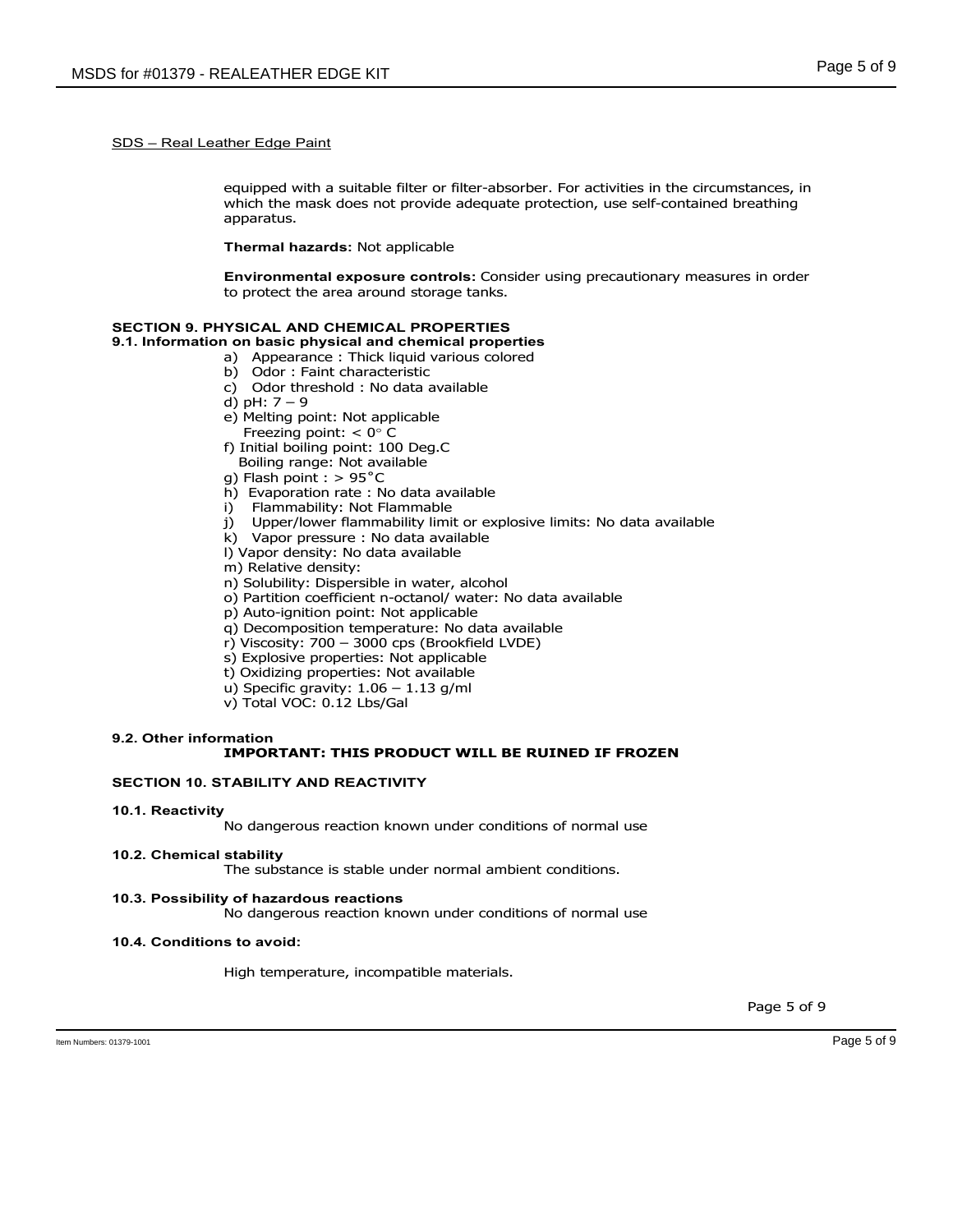#### **10.5. Incompatible materials**  Strong oxidizers

## **10.6. Hazardous decomposition products**

May include and are not limited to: oxides of carbon

## **SECTION 11. TOXICOLOGICAL INFORMATION**

## **11.1 Information on toxicological effects**

**Likely routes of exposure:** Eye, skin, ingestion

# **Acute health effects:**

| Eye: | Causes eye irritation. Symptoms may include discomfort, redness, |
|------|------------------------------------------------------------------|
|      | blinking and tear production.                                    |

**Skin:** May cause mild skin irritation. Symptoms may include redness and drying of the skin.

**Inhalation:** Under normal use the product is not likely to cause any irritation. However, if the product is heated for any reason, exposure to vapor may cause respiratory tract irritation.

**Ingestion:** May cause stomach distress, nausea or vomiting.

#### **Acute toxicity:**

| Ingredient                             | <b>LD 50</b>                                           | <b>LC 50</b>        |
|----------------------------------------|--------------------------------------------------------|---------------------|
| Propylene glycol                       | Oral: $20000$ mg/kg rat<br>Dermal: 20800 mg/kg rabbit  | Not available       |
| Dipropylene glycol monomethyl<br>ether | Oral: $> 5,000$ mg/kg rat<br>Dermal: 9500 mg/kg rabbit | 60 mg/l $(4 H)$ rat |
| CI pigment Brown $7:X$                 | Oral: $10,000$ mg/kg rat                               | Not available       |
| Vinyl acrylic copolymer                | Oral $>$ 2000 mg/kg rat<br>Dermal $>$ 2000 mg/kg rat   | Not available       |
| Pigment Black 7                        | Oral: $15400$ mg/kg rat<br>Dermal: 3000 mg/kg rabbit   | Not available       |

Up to 4.0% of the mixture consists of ingredient (s) of unknown toxicity

#### **Skin corrosion/irritation:**

Classification criteria have not been met based on the available data.

## **Serious eye damage/irritation:**

Causes eye irritation

## **Respiratory or skin sensitization:**

Classification criteria have not been met based on the available data.

#### **Germ cell mutagenicity:**

Page 6 of 9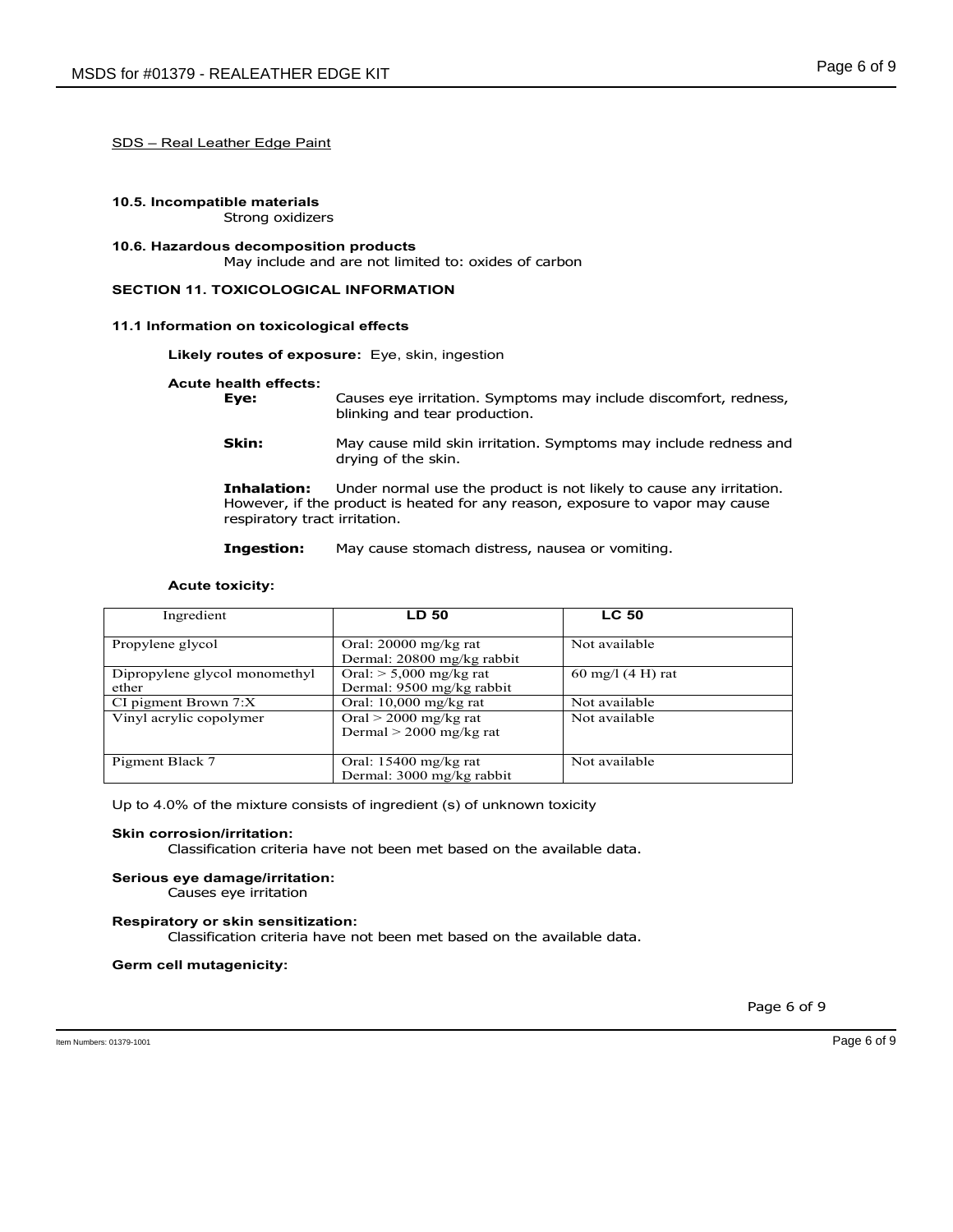Classification criteria have not been met based on the available data.

**Carcinogenicity:** This product is not classified as carcinogen

#### **Reproductive toxicity:**

Developmental: This product does not contain known reproductive or developmental toxins.

## **STOT – single exposure:**

Classification criteria have not been met based on the available data.

#### **STOT – repeated exposure:**

Classification criteria have not been met based on the available data.

#### **Aspiration hazard:**

Classification criteria have not been met based on the available data.

## **SECTION 12. ECOLOGICAL INFORMATION**

**12.1. Toxicity:** 

**Acute/Chronic toxicity:** Not considered to be harmful to aquatic life

| Ingredient                          | Aquatic toxicity                                                                                       |
|-------------------------------------|--------------------------------------------------------------------------------------------------------|
| Propylene glycol                    | 48 h LC 50 guppy > 10000 mg/l<br>48 h LC 50 water flea > 10000 mg/l                                    |
| Dipropylene glycol monomethyl ether | 96 h LC-50 guppy $> 1000$ mg/l<br>48 h EC 50 water flea 1919 mg/l<br>96 h IC-50 green algae > 969 mg/l |
| CI pigment brown 7:X                | No data available                                                                                      |
| CI pigment yellow 42                | No data available                                                                                      |
| Vinyl acrylic copolymer             | No data available                                                                                      |
| Pigment black 7                     | No data available                                                                                      |

Contains up to 4.0% of components with unknown hazard to the aquatic life

#### **12.2. Persistence and degradability**

Not available

#### **12.3. Bioaccumulative potential**

Not available

**12.4. Mobility in soil** 

#### Not available **12.5. Results of PBT and vPvB assessment**

According to Annex XIII, the substance does not meet PBT or vPvB criteria.

## **12.6. Other adverse effects**

Not available

#### **SECTION 13. Disposal considerations**

#### **13.1. Waste treatment methods**

 **Disposal method:** This material must be disposed of in accordance with all local, state, provincial and federal regulations. The generation of waste should be avoided and minimized wherever possible.

**Other disposal recommendations:** Not available

#### **SECTION 14. TRANSPORT INFORMATION**

Page 7 of 9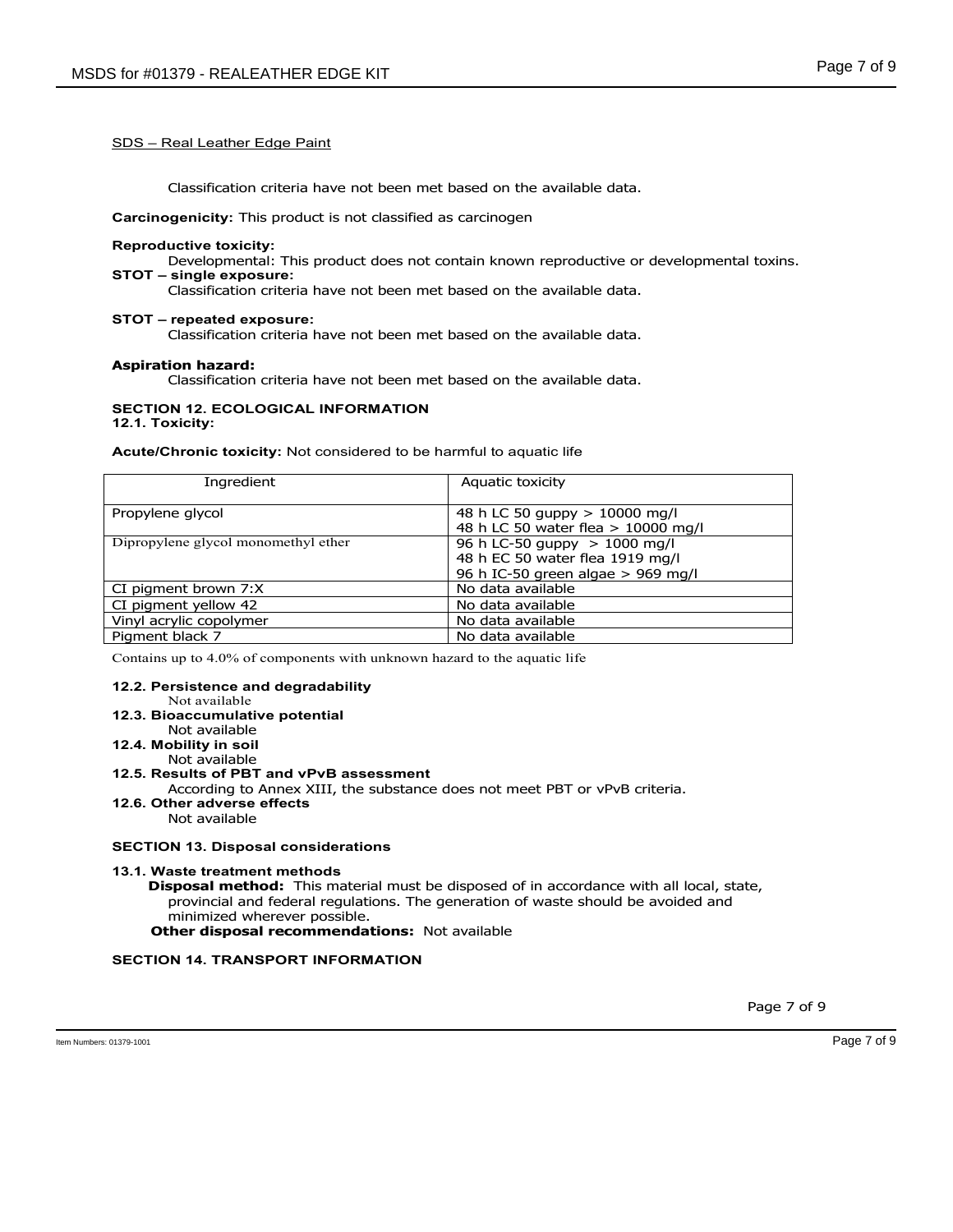The substance is not a subject to transport regulations on hazardous goods included in ADR (road transport), **RID** (rail transport), **IMDG** (marine transport) and **ICAO/IATA** (air transport). **US DOT:** Not regulated

- **14.1. UN number** Not applicable
- **14.2. UN Proper shipping name** Not applicable
- **14.3. Transport hazard class(es)** Not applicable
- **14.4. Packing group** Not applicable
- **14.5. Environmental hazards** Not applicable
- **14.6. Special precautions for users** Do not handle until safety precautions have been read and understood.
- **14.7. Transport in bulk according to Annex II of MARPOL 73/78 and the IBC Code:** Not applicable.

#### **SECTION 15. REGULATORY INFORMATION**

**15.1. Safety, health and environmental regulations/legislation specific for the substance or mixture** 

This Safety Data Sheet classification and labeling have been determined according to Regulations: (EC) No. 1907/2006(REACH), 1272/2008(CLP) and OSHA final rule 77 Fed.Reg.17574. Canada: This product has been classified in accordance with the hazard criteria of the Controlled Products Regulations and the MSDS contains all the information required by Controlled Products Regulations. TSCA (USA): In compliance SARA Title III (USA) Section 302: None listed Section 304: None listed Section 313: Diepropylene glycol monomethyl ether (Glycol Ethers Category) - 1.2 % by weight

CARB VOC compliance (USA): Compliant to the 15% VOC rule for liquids.

- Global Inventories(DSL): 2-(2-ethoxyethoxy) ethanol<br>NFPA (USA): Health: 1 (Slight)
- NFPA (USA): Health:<br>Fire:

1 (Slight) Reactivity: 0 (Minimal)

## **15.2: Chemical safety assessment**

A chemical safety assessment has not been carried out for this product.

#### **SECTION 16. OTHER INFORMATION**

**Date of preparation:** June 17, 2021 **Version: Revision date: Revised changes:**

#### **Classification for the mixtures were derived using GHS Classification criteria.**

 **Classification Classification procedure**  Concentration limit

#### **Relevant H and P phrases:**

- H 320 Causes eye irritation
- P101 If medical advice is needed, have product container or label at hand
- P102: Keep out of reach of children
- P280: Wear protective gloves / eye protection
- P305 IF IN EYES:

Page 8 of 9